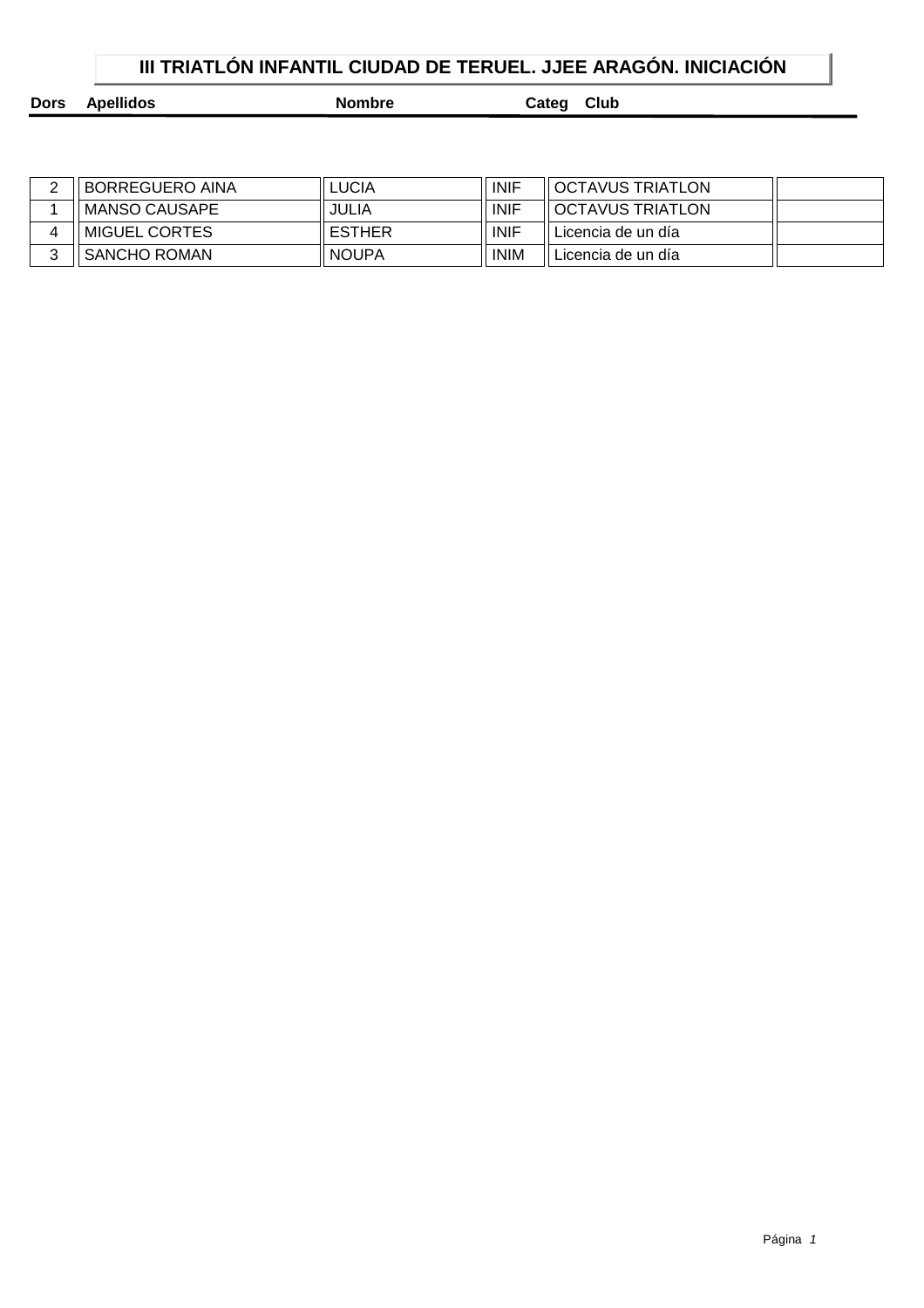|  | III TRIATLON INFANTIL CIUDAD DE TERUEL. JJEE ARAGON. BENJAMIN. |  |
|--|----------------------------------------------------------------|--|
|  |                                                                |  |

| Dors Apellidos | <b>Nombre</b> | Categ Club |
|----------------|---------------|------------|
|                |               |            |

| 8  | ARRUFAT PUIG          | <b>POL</b>     | <b>BJM</b> | E.M. EL OLIVAR               |  |
|----|-----------------------|----------------|------------|------------------------------|--|
|    | CANDIAL DOLZ          | CANDELA        | <b>BJF</b> | STADIUM CASABLANCA-ALM       |  |
| 6  | <b>CASAS</b>          | MARTINA        | <b>BJF</b> | <b>STADIUM VENECIA</b>       |  |
| 10 | DE LEON SEVILLA       | <b>IGNACIO</b> | <b>BJM</b> | <b>OCTAVUS TRIATLON</b>      |  |
| 5  | <b>EDO AGUILAR</b>    | <b>HUGO</b>    | <b>BJM</b> | <b>COMARCA CUENCAS MINER</b> |  |
| 11 | MIGUEL CORTES         | <b>JULIA</b>   | <b>BJF</b> | Licencia de un día           |  |
| 9  | <b>SANZ BELENGUER</b> | <b>SERGIO</b>  | <b>BJM</b> | CLUB NATACIÓN TERUEL TR      |  |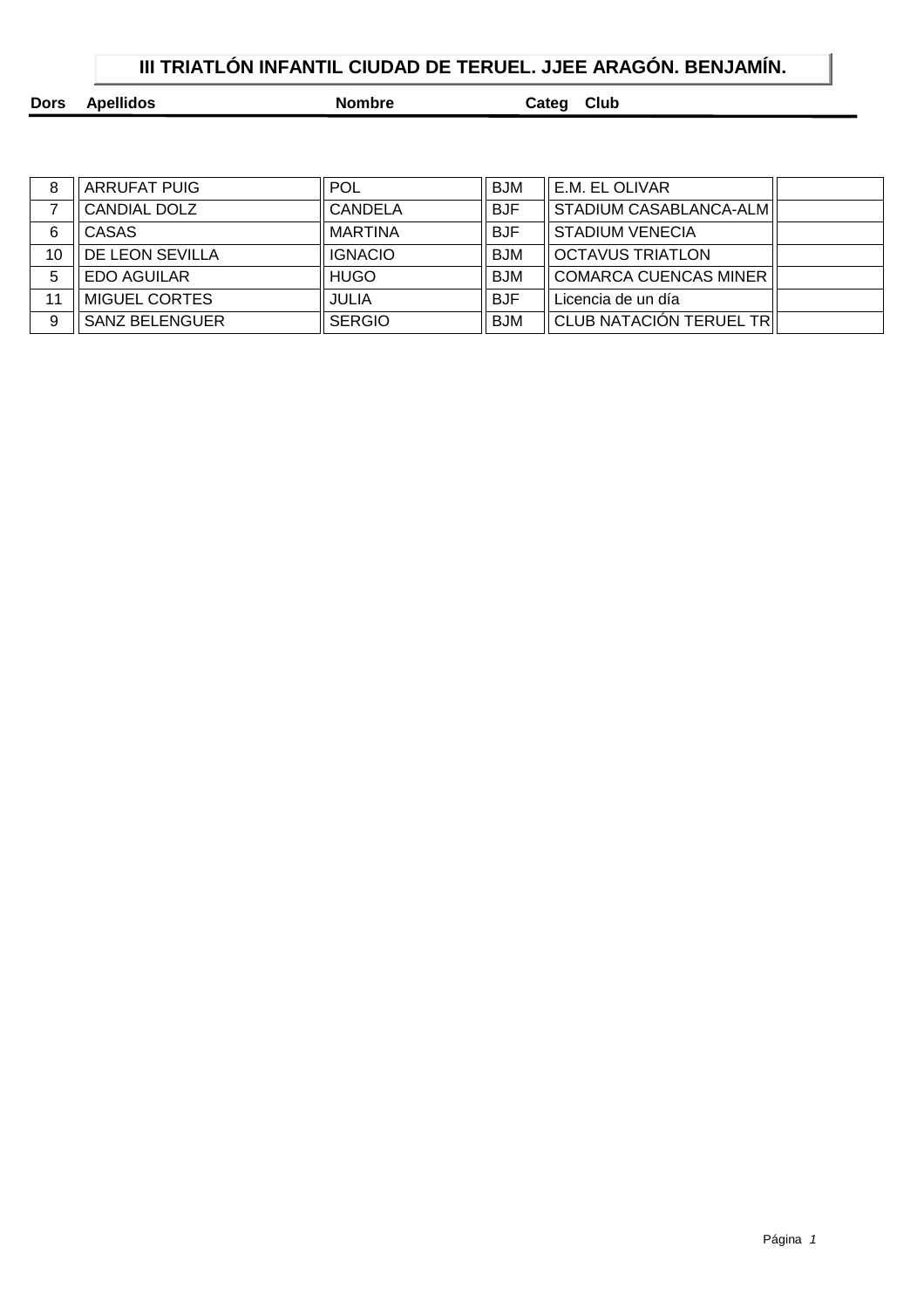## **III TRIATLÓN INFANTIL CIUDAD DE TERUEL. JJEE ARAGÓN. ALEVIN.**

| Dors | <b>Apellidos</b> |  |
|------|------------------|--|
|------|------------------|--|

**Nombre Categ Club** 

| 27 | ARRANZ ESCRIBANO        |                  |            |                                |  |
|----|-------------------------|------------------|------------|--------------------------------|--|
|    |                         | <b>VICTOR</b>    | <b>ALM</b> | OGS ENERGIA HELIOS             |  |
| 13 | <b>ARRUFAT PUIG</b>     | <b>ALEIX</b>     | <b>ALM</b> | E.M. EL OLIVAR                 |  |
| 25 | <b>AZNAR ABAD</b>       | <b>NICOLAS</b>   | <b>ALM</b> | E.M. EL OLIVAR                 |  |
| 22 | <b>BARA ROYO</b>        | <b>LUCIA</b>     | <b>ALF</b> | <b>CLUB NATACION TERUEL TR</b> |  |
| 36 | <b>BRAVO HINOJOSA</b>   | ANDREA           | <b>ALF</b> | STADIUM CASABLANCA-ALM         |  |
| 16 | <b>BRAVO HINOJOSA</b>   | <b>RAQUEL</b>    | <b>ALF</b> | STADIUM CASABLANCA-ALM         |  |
| 32 | <b>CANDIAL DOLZ</b>     | <b>BENILDE</b>   | <b>ALF</b> | STADIUM CASABLANCA-ALM         |  |
| 23 | <b>CONTI</b>            | LAZZARO          | <b>ALM</b> | OGS ENERGIA HELIOS             |  |
| 24 | <b>CRESPO SANZ</b>      | <b>MARCOS</b>    | <b>ALM</b> | <b>TRIATLON CIERZO</b>         |  |
| 12 | <b>DIESTE ROLDAN</b>    | <b>ADRIAN</b>    | <b>ALM</b> | Licencia de un día             |  |
| 14 | <b>EDO AGUILAR</b>      | <b>IZAN</b>      | <b>ALM</b> | <b>COMARCA CUENCAS MINER</b>   |  |
| 17 | <b>FUERTES ORRIOS</b>   | <b>PAULA</b>     | <b>ALF</b> | CLUB NATACIÓN TERUEL TR        |  |
| 19 | <b>GIMENO GIMENO</b>    | <b>ALEJANDRA</b> | <b>ALF</b> | <b>STADIUM VENECIA</b>         |  |
| 21 | GÓMEZ GALLEGO           | <b>RUBÉN</b>     | <b>ALM</b> | E.M. EL OLIVAR                 |  |
| 35 | <b>HUESO CAMAÑES</b>    | <b>EVA</b>       | <b>ALF</b> | CLUB NATACIÓN TERUEL TR        |  |
| 26 | <b>JUSTE JIMÉNEZ</b>    | <b>NICOLÁS</b>   | <b>ALM</b> | E.M. EL OLIVAR                 |  |
| 33 | <b>LAFUENTE HERRERA</b> | <b>CARLOS</b>    | <b>ALM</b> | CLUB NATACIÓN TERUEL TR        |  |
| 31 | PÉREZ LÓPEZ             | LUCÍA            | <b>ALF</b> | STADIUM CASABLANCA-ALM         |  |
| 29 | PICALLO GIL             | <b>JORGE</b>     | <b>ALM</b> | <b>OGS ENERGIA HELIOS</b>      |  |
| 34 | PUIVECINO LÓPEZ         | MARÍA            | <b>ALF</b> | STADIUM CASABLANCA-ALM         |  |
| 15 | RODRIGUEZ FERNANDEZ     | <b>ADRIAN</b>    | ALM        | <b>TRIATLON CIERZO</b>         |  |
| 28 | <b>SANZ BELENGUER</b>   | RAFAEL           | <b>ALM</b> | CLUB NATACIÓN TERUEL TR        |  |
| 37 | SIERRA ÁLVAREZ          | <b>CECILIA</b>   | <b>ALF</b> | STADIUM CASABLANCA-ALM         |  |
| 30 | <b>VALLES ZARATE</b>    | <b>MIGUEL</b>    | ALM        | <b>TRIATLON CIERZO</b>         |  |
| 18 | <b>VERGARA PIQUERAS</b> | <b>BINGBING</b>  | <b>ALF</b> | STADIUM CASABLANCA-ALM         |  |